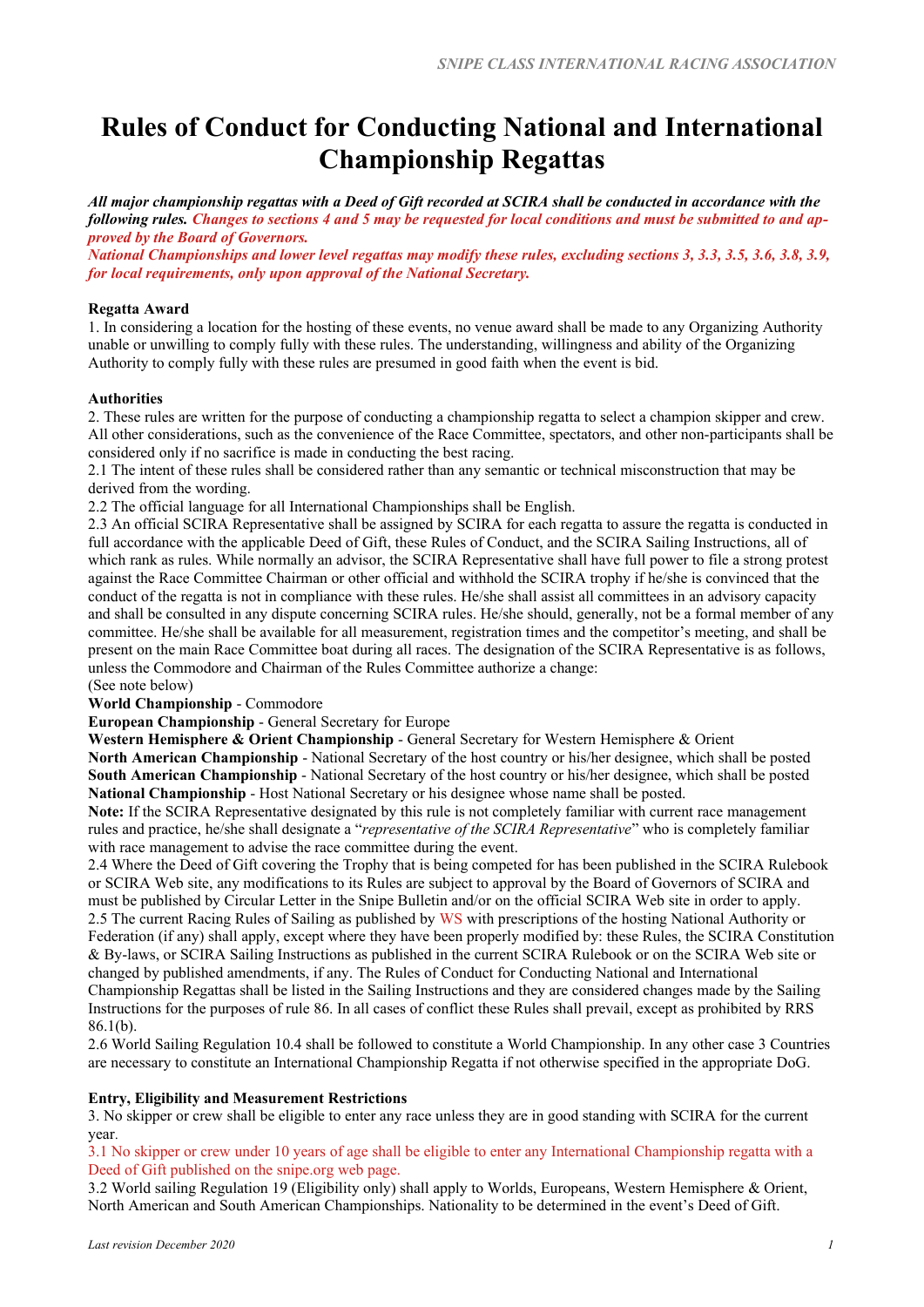3.3 The same skipper must sail all races and may be replaced after the first race only, and then only if the skipper is obviously incapacitated. If a skipper is replaced in this manner, the first race shall be the race excluded. The same crew must sail in all races except for reasons satisfactory to the Race Committee.

3.4 No boat shall be eligible to enter any Class championship race unless she has a Measurement Data Sheet (MDS) on file at the SCIRA office. Only Snipe boats with a completed MDS on file with the SCIRA office shall be entitled to place the SCIRA Class decal for that year on the hull. The SCIRA decal shall be on all boats intending to compete in any race. Additionally, no boat shall be eligible to enter a World, European, Western Hemisphere and Orient Championship without a Moment of Inertia measurement certificate on file at the SCIRA office.

3.5 The same boat and measured equipment must be used throughout the entire regatta unless it is so severely damaged as to be incapable of being sailed. All claims of damage requiring replacement shall be petitioned to the Race Committee in writing and all replacements shall be approved by the event's Chief Measurer (if present).

3.6 No more than two suits of sails per boat may be measured for any competitor. The Race Committee may authorize a measured replacement if a sail is found to be irreparably damaged.

3.7 Any International Championships shall be required to check sails stamps, decals, paddle, tow line and personal flotation devices at minimum.

Other championships in addition to the lower level are required to measure boats according to the specifications below: *Level 1*- North Americans, South Americans and National Championships: corrector weights, daggerboard safety line and retaining system, mast step, rudder security system.

*Level 2* – WH&O and Open European Championships: weight, sails, daggerboard, jib tack.

*Level 3* – Open and Junior World Championships: rudder, mast, boom, pole.

At discretion of the Measurement Committee of the event, one or more of the measurements of the higher level of competition may be requested providing it is indicated on the Notice of Race, unless differently stated in the event's DoG.

3.8 At Championships the measurement committee approves the conformity of boats. Thereafter the boat cannot be modified in a manner in which would require re-measurement.

3.9 Advertising in all SCIRA events shall comply with the World Sailing Regulation 20.

3.10 A country must be current for all monies owed to SCIRA or its competitors shall not compete in Continental, Hemisphere, or World Championships.

#### **Race Schedule**

4. Unless specified in the event Deed of Gift, three races shall constitute a regatta.

4.1 No more than two (2) races shall be sailed per day, unless behind schedule. In master events, no more than two (2) races shall be sailed per day.

4.2 No more than 9 races shall be scheduled. Unless specified in the event's DoG, if 7 to 9 races are sailed, the worst race shall be excluded according to RRS 90.3 and Appendix A. If less than 7 races are scheduled, the race exclusion shall be specified in the NoR or SI. No race shall be excluded if 3 or less races are sailed.

#### **Race Courses and Requirements (see Course Selection Diagram)**

5. Any course used for a World, European, or Western Hemisphere & Orient Championship shall be one of those shown in the Course Selection Diagram in the SCIRA Official Rulebook or SCIRA Web site (for National Championships, use of SCIRA course Selection Diagram is strongly encouraged, though an additional variant course to accommodate local conditions may also be used subject to the approval of the National Secretary of the country. The first leg of the variant course shall be made to make the first leg a minimum of 0.5 nautical mile.)

5.1 Courses shall be determined to last approximately 60-75 minutes. Failure to meet the target time will not be grounds for redress. (This changes rule 62.1(a)).

5.2 Course marks shall be left to port.

5.3 The number of legs in a race may be reduced (using the shorten course procedure, RRS code flag S) but at least 2 (two) windward legs of the race shall be completed (this changes RRS 32.2)

5.4 After completion of the first windward leg of the race the remaining legs may be increased or decreased (RRS 33+-) by not more than 30% of the original length (this changes RRS 33).

5.5 A sustained wind variation of 20 degrees or more from the posted bearing during the first leg of a race shall result in that race to be abandoned and re-sailed, or abandoned. (This changes RRS 32.1)

5.6 A sustained variation of 40 degrees or more off the posted bearing during the first lap shall result in that race being abandoned and re-sailed or abandoned. For the purpose of this rule a lap means the rounding of mark 3 for the first time. (This changes RRS 32.1)

#### **Marks**

6. Courses shall be established using only temporary inflatable marks.

6.1 The Race Committee is requested to record the order of competitors' passing at each primary course mark.

# **Starting Lines**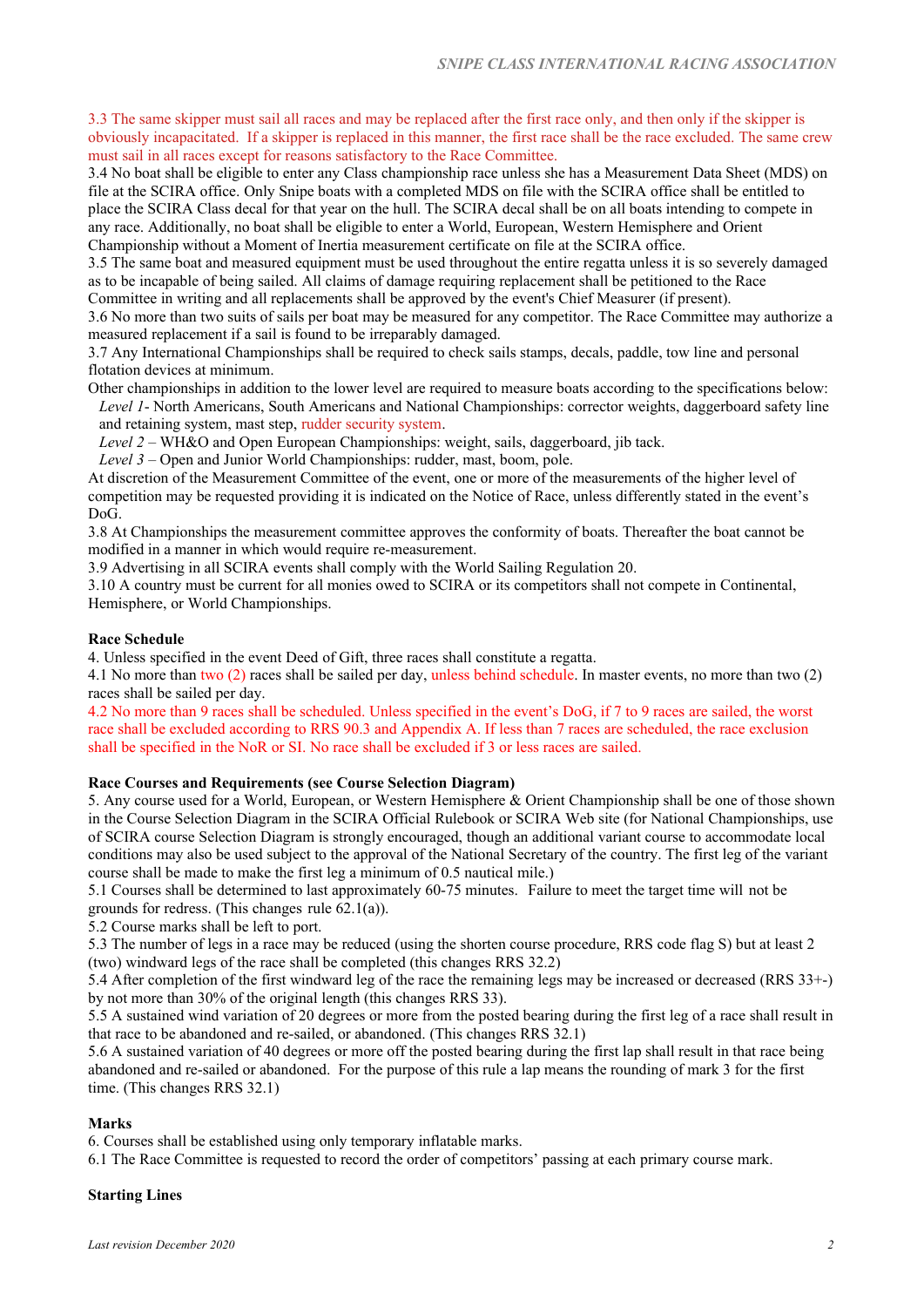7. Fixed starting lines shall not be used.

7.1 A Race Committee boat should not be larger than 15 meters (50 feet) overall so that its size should not be a consideration in a competitor's starting strategy.

7.2 The Race Committee may post official boats at each end of the starting line.

#### **Starting Systems and Procedures**

8. Races shall be started in accordance with RRS 26.

8.1 Any boat not starting within 5 minutes after her starting signal shall be scored did not start. (This changes RRS A5). 8.2 The course signal (code O,T,W or O2, T2, W2) shall be hoisted at least one minute prior the warning signal. 8.3 Black Flag can be used after 2 general recalls and in fleets with more than 45 boats only. This changes RRS 30.4. 8.4 Z, U and Black flags rules are modified so that Race Committee may display at the first mark, or on the Race Committee boat in case of a general recall, the sail number(s) or bow number(s) of those boats that have infringed the rules.

# **Weather Limitations (Course and Starting)**

9. A race shall not be started unless the Race Committee and SCIRA Representative are confident that a fair race can be completed.

9.1 The wind speed ranges shall be no less than 5 knots and not to exceed 23 knots or in accordance with the applicable Deed of Gift.

9.2 If during a race the wind and/or wave action changes to the point where the selected course would be inadvisable (See Course Selection Diagram), the Race Committee shall change the course at any mark. A change of the type of course during the race shall be signaled displaying the new appropriate flag and accompanied by repetitive sounds before the leading boat has passed or rounded the mark.

9.3 Wind reading instruments shall be between 2 and 3 meters above the surface of the water. The duration of reading shall be 3 consecutive minutes prior the race warning. The wind reading shall be taken from an unobstructed area on the boat, it is recommended that there be a minimum 4 meters of free space surrounding the wind instruments. If during the race the wind speed goes under the minimum (5 knots) the RC may wait for the time limit to expire or abandon the race as per RRS 32.1(b). If during the race the wind speed goes over the maximum (23 knots) wind speed allowed for more than 3 consecutive minutes the race shall be abandoned. (This changes RRS 32.1) If frequent heavy gusts go over the limit even for less than 3 consecutive minutes, the Race Committee and the SCIRA Representative, for ensuring a fair and safe race, may decide to not start or abandon the race.

For Masters events the maximum wind speed allowed shall be 15 knots

For Women's events the maximum wind speed allowed shall be 18 knots

#### **Race course recommendations:**

| $0-5$ knots        | Do not start                         |
|--------------------|--------------------------------------|
| $6 - 18$ knots     | Windward/Leeward $(W - W2)$          |
| $15 - 18$ knots    | Triangle-windward-leeward $(O - O2)$ |
| $16 - 23$ knots    | Two Triangles $(T - T2)$             |
| 24 and above knots | Do not start                         |

#### **Finish Line**

10. The length of the finish line shall be not less than 30 meters or more than 45 meters.

#### **Equipment Check**

11. Any five boats should be checked for required equipment and rule compliance immediately after their finish in each race. While top competitors should be the focus, it is not necessary to inspect any competitor more than once per race day, unless that competitor has returned to shore or has been in contact with a support boat.

# **Time Limit**

12. The time limit for the first boat to complete the first lap shall be 40 minutes from the start.

12.1 The time limit for the first boat to finish the race shall be 1 hour, 30 minutes.

12.2 Any boat failing to finish within 30 minutes after the first boat sails the course and finishes or failing to finish within 2 hours from the start, whichever is shorter, shall be scored DNF. (This changes RRS 35, A4 and A5)

#### **Protests**

13. An international Jury per RRS Appendix N shall be appointed in all World, Hemisphere, North American, South American and European Championships if requested by the SCIRA or the MNA of the host country. Familiarity and experience with SNIPE sailing is a critical criterion for the selection of jury members. The SCIRA Representative shall be satisfied that there is compliance with this requirement in advance of the event.